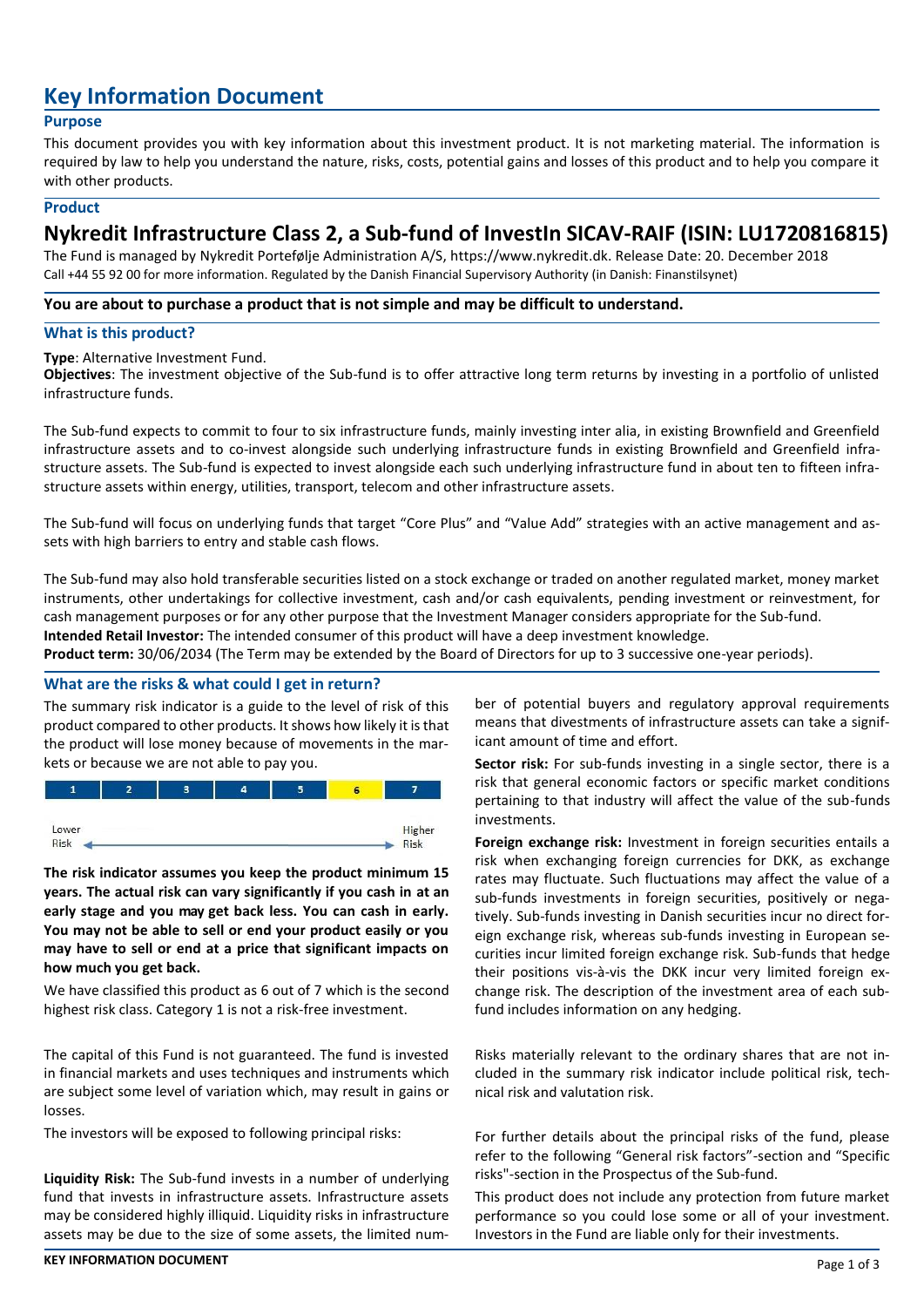#### **What are the risks & what could I get in return? (continued) Performance Scenarios**

#### **Investment = € 250.000**

| <b>Scenarios</b>                                                                                                                                                       | 1 Year* | 3 Years* | 5 Years* |
|------------------------------------------------------------------------------------------------------------------------------------------------------------------------|---------|----------|----------|
| <b>Stressed Scenario</b>                                                                                                                                               |         |          |          |
| What you might get back after costs                                                                                                                                    |         |          |          |
| Average return each year %                                                                                                                                             |         |          |          |
| <b>Unfavorable Scenario</b>                                                                                                                                            |         |          |          |
| What you might get back after costs                                                                                                                                    |         |          |          |
| Average return each year %                                                                                                                                             |         |          |          |
| <b>Moderate Scenario</b>                                                                                                                                               |         |          |          |
| What you might get back after costs                                                                                                                                    |         |          |          |
| Average return each year %                                                                                                                                             |         |          |          |
| <b>Favorable Scenario</b>                                                                                                                                              |         |          |          |
| What you might get back after costs                                                                                                                                    |         |          |          |
| Average return each year %                                                                                                                                             |         |          |          |
| *Important: Minimum holding period is 15 years. There are no relevant benchmark or reference. Due to that fact, it is not possible to calculate performance scenarios. |         |          |          |

This table shows the money you could get back over the next 5 years, under different scenarios, assuming that you invest EUR 250.000.

The scenarios shown illustrate how your investment could perform. You can compare them with the scenarios of other products. The scenarios presented are an estimate of future performance based on evidence from the past on how the value of this investment varies, and are not an exact indicator. What you get will vary depending on how the market performs and how long you keep the investment. The stress scenario shows what you might get back in extreme market circumstances, and it does not take into account the situation where we are not able to pay you.

It is not possible to cash in this product easily. This means it is difficult to estimate how much you would get back if you cash in before the end of the recommended holding period. Either you will be unable to cash in early or you will have to pay high costs or make a large loss if you do so. For further details, please refer to the Prospectus of the Sub-fund.

The figures shown include all the costs of the product itself, but may not include all the costs that you pay to your advisor or distributor and includes the costs of your advisor or distributor. The figures do not take into account your personal tax situation, which may also affect how much you get back.

#### **What happens if The Fund is unable to pay out?**

The Fund is not required to make any payment to you in respect of your investment. If the Fund was liquidated, you would be entitled to receive a distribution equal to your share of the Company's assets, after payment of all of its creditors. There is no compensation or guarantee scheme in place that applies to the Fund and, if you invest in the Fund, you should be prepared to assume the risk that you could lose all of your investment.

#### **What are the costs?**

This table shows the impact the different types of costs have on the investment return you might get back at the recommended holding period and what the different cost categories mean.

#### **Costs Over Time**

| Investment Scenarios € 250.000  | If you cash in 1 June 2024 | If you cash in 1 June 2027 | If you cash in 30 June 2034<br>(expiration date) |
|---------------------------------|----------------------------|----------------------------|--------------------------------------------------|
| <b>Total Costs</b>              | 60.082                     | 76.855                     | 95.332                                           |
| Impact on return (RIY) per year | 4.87%                      | 4.23%                      | 3.04%                                            |

**Important**: Recommended minimum holding period is 15 years.

It is possible to take money out early in the below stated liquidity windows. You will get Net Asset Value per Share minus 10%.

**First Liquidity Window:** 1 June 2024 to 31 October 2024 (included). **Second Liquidity Window:** 1 June 2027 to 31 October 2027 (included). **Third Liquidity Window:** 1 June 2030 to 31 October 2030 (included).